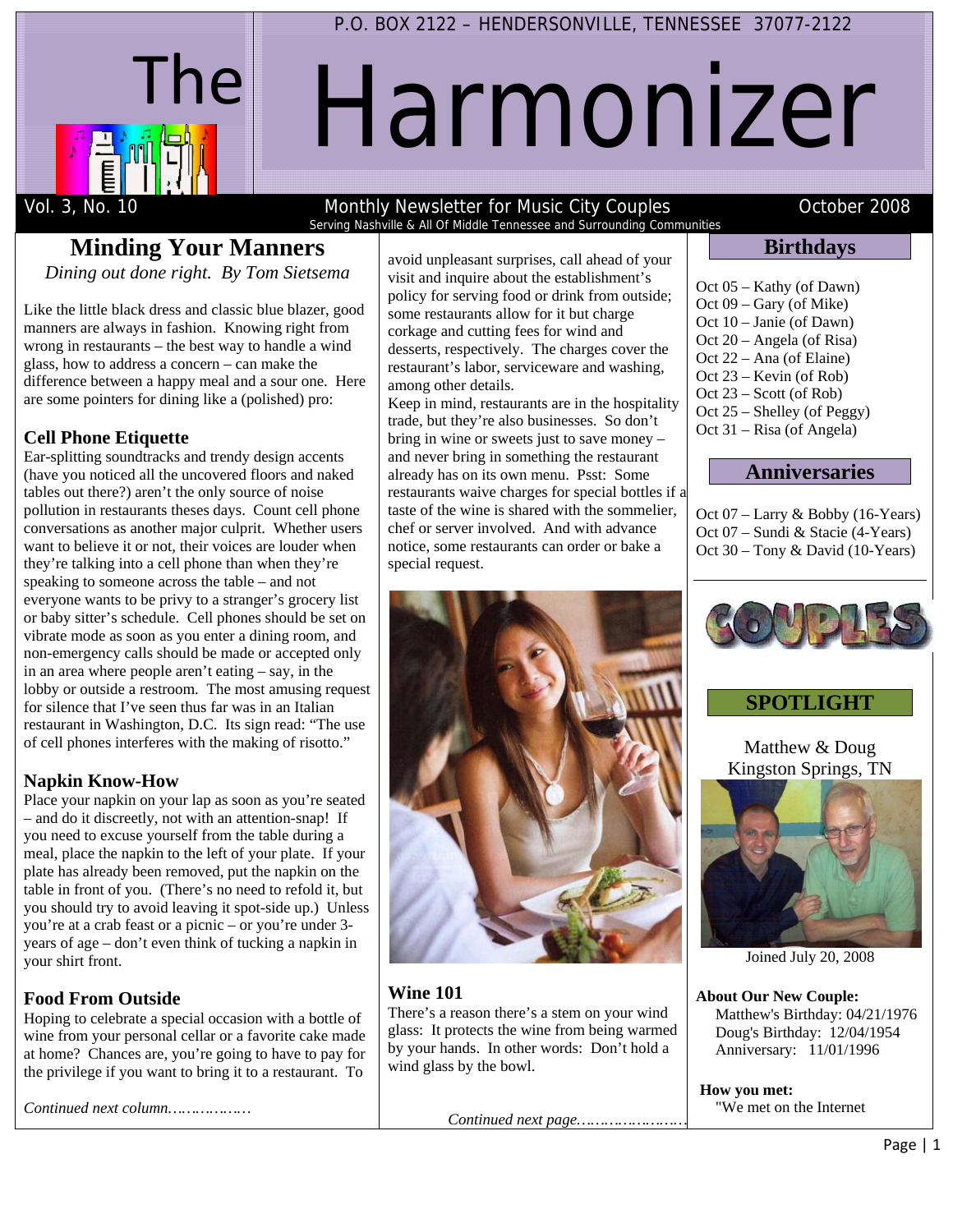#### Vol. 3, No. 10 **Monthly Newsletter for Music City Couples** Contract 2008 Serving Nashville & All Of Middle Tennessee and Surrounding Communities

#### *Minding Your Manners – Continued…..*

#### **Sushi Sense**

In a Japanese restaurant, feel free to eat sushi with either your chopsticks or your fingers. While the dish is best eaten in a single bite, some fish, particularly in American restaurants, is cut large and required two bites. If you're holding remaining sushi, hold it in a slightly lowered hand or chopsticks rather than put it back on it plate. Soy sauce is a condiment, not a gravy, so treat it as such and dip just the fish side of the sushi. If you soak the whole piece in soy sauce, sushi is likely to fall apart. Plus, you won't taste anything but soy sauce.

#### **Pricey Propositions**

Daily specials can be a chef's way of showing off a seasonal ingredient or fresh idea. They can also be among a restaurant's most expensive dishes, so if you don't see or hear their price, ask. At one restaurant I visited not long ago, the entrees on the standing menu averaged \$20, but one of the specials, a veal chop, was double that amount.

#### **Constructive Criticism**

It might be served at the right temperature and cooked the way you requested it, but now and then, a restaurant dish simply isn't to your liking. Can you send it back? You can, with a few provisions. One, let your server know specifically what you didn't care for. Was the dish too spice? Did it include an unexpected ingredient? Such information, relayed to the chef, gives the kitchen an opportunity to evaluate the item and possibly correct any flaws. Just as important, don't wait until your last bite of food to announce your disfavor. It's gauche to claim you don't' like something after you've eaten all the evidence.

#### **Cleaning Your Plate**

To signal that you're finished eating, place your knife and fork together at an angle on the right side of the plate. If you're merely pausing between bites, put the tips of the utensils near the top of the plate, with the handles out to either side. (This creates an inverted V.) Waiters, take note: It's considered rude to remove plates before everyone at the table is done.

*Continued next Column……….* 



#### **The Tipping Point**

In most restaurants in the U.S., I tip 20 percent of the subtotal of the bill if the service has been good or better – 25percent if the service has been extraordinary. In restaurants that feature buffet-type service, the figure is closer to 10 or 12 percent of the bill; the staff at those sorts of establishments will tell you that a lot of their labor is unseen. In addition to refilling drinks and clearing plates, for instance, servers are often tasked to perform extra chores before, during and after service, including polishing silverware, restocking supplies, and cleaning up. Without fail, poor service should be brought to the attention of a manager at the moment a problem arises, and if you're in a situation where you don't want to make a public fuss – a date a celebration or a business meeting – excuse yourself from the table and ask to speak with a supervisor somewhere private. Don't wait until you're walking out the door to point out problems. By then, it's sometimes too late to steer a bad situation to a happy ending.

*Tom Sietsema is the award-winning food critic for The Washington Post. His work has appeared in GQ and Food & Wine* 

*This Article - Compliments of Northwest Airlines, World Traveler" a monthly publication, (July 2008), provided free to their customers.* 

#### **How you found Music City Couples:**

We found Music City Couples while visiting Nashville Pride/2008

**Hobbies:** Family, Music, Computers, Politics

**Work:** Web Development

**Family:** Yes, large family; 3-Children, 2- Grandchildren

#### Bryan & Chris Hendersonville, Tennessee



Joined June 17, 2008

#### **About Our New Couple:**

 Bryan's Birthday: 12/30/1964 Chris's Birthday: 11/01/1965 Anniversary: 06/22/1997

**How you met:**  We met while out on the town with friends

**How you found Music City Couples:** 

#### **Hobbies:**

Chris enjoys working out at the Y.M.C.A., reading m movies, visiting family, etc

**Work:** Chris's work: operations manager Bryan is retired

*If you wish to be featured in next month's issue, please send in your information with a current photo to webmaster@musiccitycouples.org*